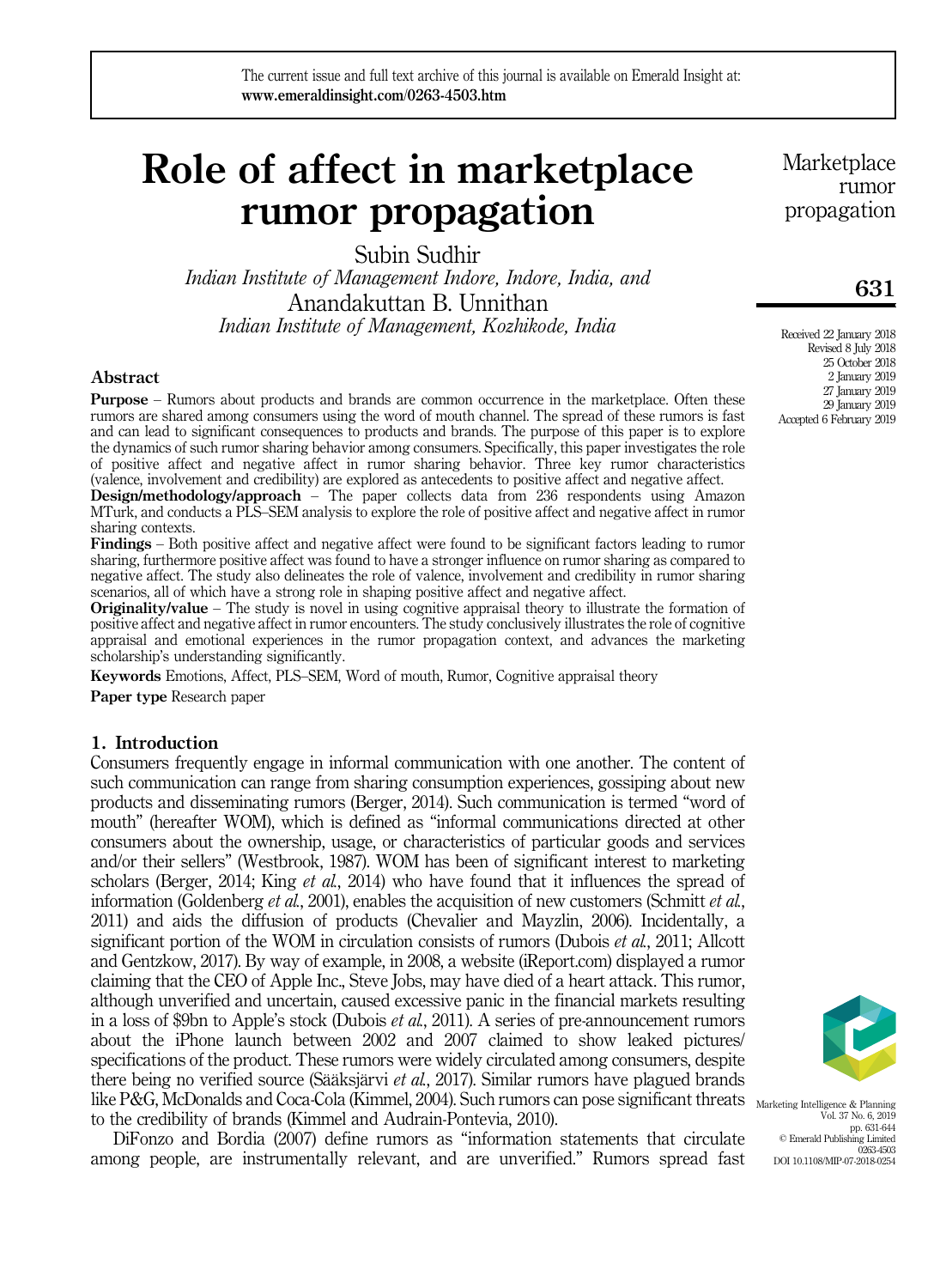(Lee and Oh, 2017; Pal *et al.*, 2017; Oh *et al.*, 2013), cause undesirable consequences (Kamins *et al.*, 1997), affect consumer perceptions, influence brand credibility and impinge on loyalty (Kimmel, 2004). Despite these concerns, the marketing scholarship has paid scant attention to this area (Dubois *et al.*, 2011). Studies focusing on WOM have reported the motives, antecedents and consequences of WOM (e.g. Berger, 2014; King *et al.*, 2014), but relatively little is known about the dynamics of rumor propagation (Dubois *et al.*, 2011; Kimmel and Audrain-Pontevia, 2010). Berger (2014) calls for further investigation into "why" WOM is shared among consumers and this paper attempts to put forward an explanation for why rumors (a form of WOM) are shared frequently. The rumor context is interesting since even though the veracity of a rumor is unknown at the time of circulation (Rosnow, 1991), the messages are nevertheless shared swiftly (Oh *et al.*, 2013), are clearly important to consumers, and are even perceived to be factual (Dubois *et al.*, 2011). Hence it is important to know why such unverified rumors circulate in the marketplace.

It is established in the literature that emotions influence interpersonal communication and WOM (Rimé, 2009; Berger, 2014). According to a view derived from the cognitive appraisal theory (CAT) (Lazarus, 1991), emotions are mental states of readiness that arise from appraisals of events (Bagozzi *et al.*, 1999). This study therefore explores the role of the appraisals associated with a rumor episode, the emotions elicited as a consequence of such appraisals, and the subsequent role of such emotions in rumor sharing. Using CAT (Lazarus, 1991) and the two-factor structure of affect (Watson and Tellegen, 1985) this study investigates the relationship between the cognitive, affective and behavioral dimensions of rumor propagation. It is asserted that a consumer's cognitive appraisals of a rumor will cause affective (emotional) experiences, which, in turn, will drive the consumer to share the rumor. This study explores cognitive appraisals that are associated with three key rumor characteristics (namely, credibility, involvement and rumor valence) that cause emotional experiences (positive and negative affect) that subsequently drive rumor sharing. The next section will: set out the key theoretical foundations for the study; further explain the conceptual relationships; and formulate the research hypotheses.

#### 2. Conceptual framework and hypotheses

#### *2.1 Cognitive appraisal theory (CAT)*

CAT postulates that emotions are a consequence of specific event appraisals (Arnold, 1960; Lazarus, 1991). Such appraisals are the necessary and sufficient condition for eliciting emotions (Bagozzi *et al.*, 1999). CAT has been used extensively in marketing to study consumption emotions (Bagozzi *et al.*, 1999) with various appraisals having been found to influence the emotional experience of individuals (Lazarus, 1991; Roseman, 1991). This study explains three appraisal mechanisms that are critical in the rumor context.

The first of these appraisals is goal congruence/incongruence (Lazarus, 1991), which is similar to the motive consistent/motive inconsistent appraisal (Roseman, 1991). Goal congruence/motive consistent appraisal refers to the extent to which a situation is consistent with a person's desires. Upon encountering an event, people evaluate its outcome against the outcome they desire, and their subsequent emotions are based on such judgments. Goal congruence/motive consistent appraisals (where the outcome is consistent with the desired outcome) lead to positive emotions, while incongruent appraisals lead to negative emotions. The second appraisal is that of goal relevance (Lazarus, 1991). This is concerned with whether the encountered event is relevant to the individual, and if they have any personal stake in the outcome. Emotions are a consequence only of relevant event appraisals. The third and final appraisal is that of probability (Roseman, 1991), which refers to the certainty of an event's occurrence. It is postulated that the strength of the elicited emotions will be consonant with the probability (certainty) of the event occurring. There are other appraisals discussed in the literature (Roseman, 1991) but they are not explored in this study, which

**MIP** 37,6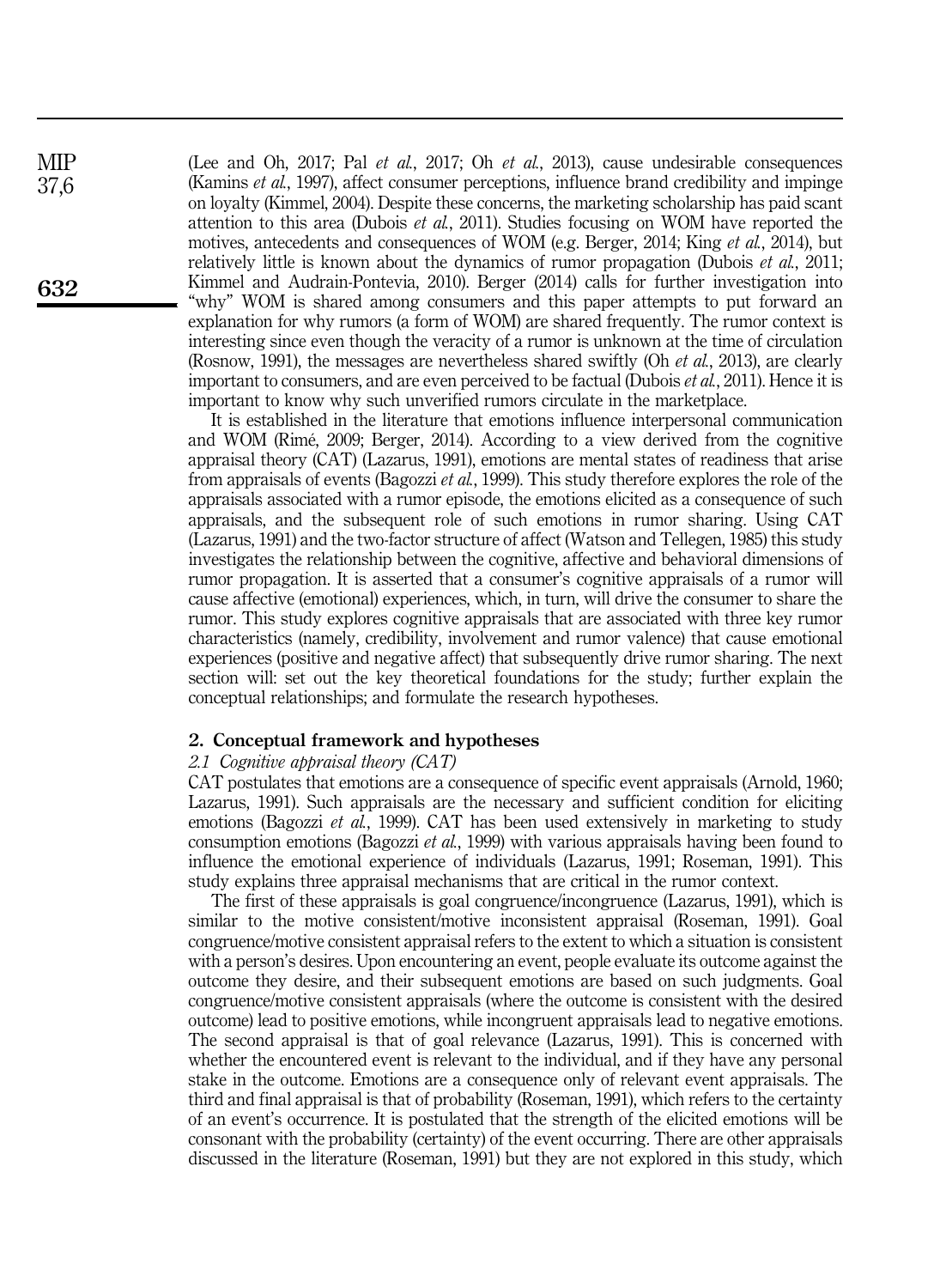argues that it is these three appraisal mechanisms that are responsible for the customer's cognitive evaluation of a rumor and subsequent formation of emotions. The next section will introduce the two-factor structure of affect, which captures the emotional experiences encountered as a consequence of these appraisals.

#### *2.2 Two-factor structure of affect*

Affect is commonly understood as the internal feeling state (Cohen *et al.*, 2008). Affect occurs at the superordinate and abstract level of emotions, and is the higher order factor of specific emotions (Watson and Tellegen, 1985; Bagozzi *et al.*, 1999). Watson and Tellegen (1985) proposed a two-factor structure of affect using the dimensions of positive affect and negative affect. The emotions experienced by individuals can be grouped into clusters, thereby creating a hierarchical structure. Affect is the most general classification of emotions, wherein positive affect and negative affect are groups of emotions that occupy highly distinctive orthogonal dimensions rather than merely being at the opposite ends of a continuum. According to Watson and Tellegen (1985), high positive affect comprises the emotions of being elated, enthusiastic, excited, etc., while low positive affect comprises the emotions of being drowsy, dull, sleepy, etc. High negative affect includes the emotions of being distressed, fearful, nervous, etc., while low negative affect includes the feelings of being calm, placid, relaxed, etc. This study uses the two-factor structure of affect to capture the emotional experiences encountered by customers as a consequence of relevant appraisals. It further argues that positive affect and negative affect will drive the consumer's decision to share the rumor. In short, CAT and the two-factor structure of affect form the basic theoretical foundations of this study.

The paper identifies three key variables that are known to influence rumor propagation. The literature indicates that involvement (Rosnow, 1991; Kimmel and Audrain-Pontevia, 2010), credibility (Rosnow, 1991; DiFonzo and Bordia, 2007) and rumor valence (Knapp, 1944; Rosnow, 1991; Kamins *et al.*, 1997) are factors that are fundamental to rumor sharing. Although these variables are known to influence rumor propagation, little is known about the mechanism through which they work. The rest of this section will detail the roles of these variables. Using the CAT lens, the paper describes how the variables and subsequent appraisals cause affective experiences. These affective experiences (positive affect and negative affect) are then argued to influence rumor sharing.

#### *2.3 Rumor valence*

Rumors can be positive or negative depending on the consequences or event described in the rumor (Kamins *et al.*, 1997). Positive rumors generally predict a positive or wishful outcome (Knapp, 1944). A rumor about broccoli reducing the risk of cancer (Kamins *et al.*, 1997) is one that is positive. Negative rumors, on the other hand, are those that portray harmful events (Knapp, 1944). Mobile phone radiation causing cancer is an example of such a negative rumor. The previous literature has largely been divided on the role of valence in rumor transmission, in that some researchers have suggested that negative rumors spread faster (Weenig *et al.*, 2001), while others find that it is positive rumors that do so (Kamins *et al.*, 1997). Nonetheless, valence has been a key variable in rumor propagation (Rosnow, 1991; DiFonzo and Bordia, 2007).

CAT asserts that appraisals of goal congruence (Lazarus, 1991; Bagozzi *et al.*, 1999) or motive consistency (Roseman, 1991) explain an individual's subjective evaluation of whether the stimuli poses positive or negative consequences. Thus, the appraisal yields positive emotions in contexts where the stimulus is goal congruent/motive consistent, and negative emotions when the event is goal incongruent/motive inconsistent. A positive rumor will be appraised as goal congruent if the event described is wishful or pleasant. A negative rumor will be appraised as goal incongruent if the rumor is harmful or threatening. Furthermore, a **Marketplace** rumor propagation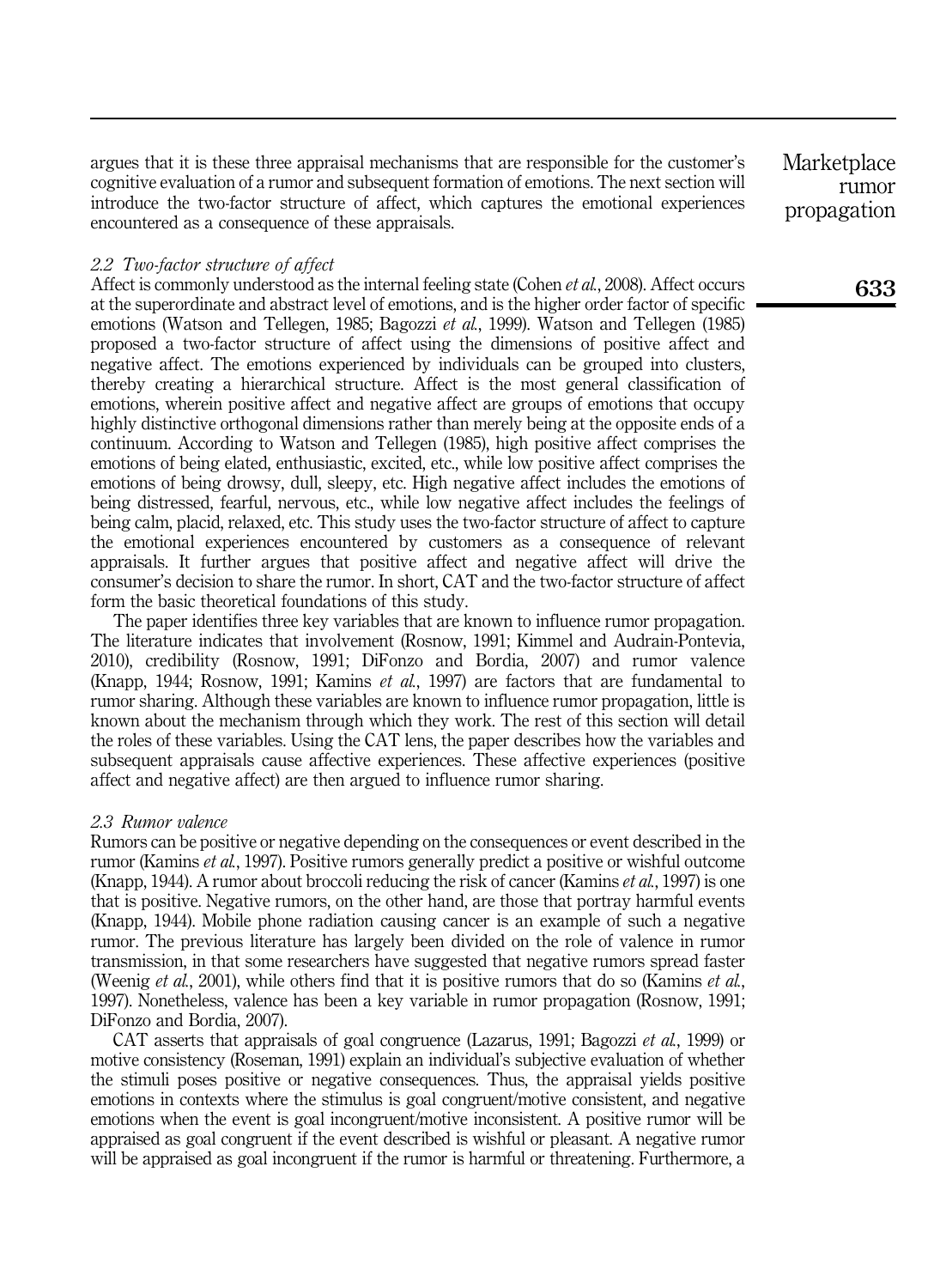positive rumor characterized by a desired outcome (goal congruent) would elicit positive emotions, while a negative rumor characterized by a harmful outcome (goal incongruent) would elicit negative emotions (Bagozzi *et al.*, 1999). Thus, positive rumors (e.g. a gain in stock market returns) will elicit positive emotions or higher positive affect (e.g. joy, happiness, excitement, etc.), whereas negative rumors (e.g. a loss in stock market returns) would elicit negative emotions or higher negative affect (e.g. fear, anger, distress, etc.). Thus, the study hypothesizes the following:

- *H1a.* Positive valence of the rumor will positively influence the consumer's experienced positive affect.
- *H1b.* Positive valence of the rumor will negatively influence the consumer's experienced negative affect.

## *2.4 Involvement*

A customer will not consider a rumor to be important unless it is relevant to the customer; in other words, unless the customer is involved in the topic of a rumor she/he will not consider it to be important (Chua and Banerjee, 2018; DiFonzo and Bordia, 2017). A measure of involvement is necessary for rumors to be deemed serious enough to be transmitted (Rosnow, 1991; DiFonzo and Bordia, 2007). The basic law of rumor (Allport and Postman, 1947) suggests that the rate at which a rumor circulates will vary with its importance and ambiguity  $(R \sim i \times a)$ . Thus, a rumor that has no importance will not be worth sharing and will probably be ignored by the customer. For example, a customer who is not interested in photography is unlikely to take seriously a rumor about professional DSLR cameras, and is therefore unlikely to share it. Thus, involvement is a key to rumor propagation. According to CAT, goal relevance (Lazarus, 1991) is the mechanism by which individuals evaluate if the stimulus they encounter is relevant to their personal goals. This appraisal helps people to make a judgment about their personal stake in an event; the event, in this context, being the rumor topic. Without involvement (goal relevance), the consumer will ignore the rumor and no emotions will be elicited from the rumor episode (Kamins *et al.*, 1997; Rosnow, 1991; Allport and Postman, 1947). However, with the appraisal of goal relevance, emotions will be elicited and these can be either positive or negative depending on the outcome expressed in the rumor. This study contextualizes involvement as the involvement in the product category. Thus, the study hypothesizes the following:

- *H2a.* Involvement in the product category of the rumor will positively influence the consumer's experienced positive affect.
- *H2b.* Involvement in the product category of the rumor will positively influence the consumer's experienced negative affect.

#### *2.5 Perceived credibility*

The credibility or trust associated with the rumor is another important element in deciding whether to share it or not (Rosnow, 1991). Unless the rumor is credible or believable, it will not be shared (Kimmel, 2004; Lee and Oh, 2017). Since the rumor's veracity is unknown at the time of propagation, this creates ambiguity about the likelihood of its truth, with the possibility of it turning out to be true being something that cannot be completely ruled out (Rosnow, 1991). The extant literature has asserted that it is because of the inherently ambiguous nature of rumors that there always remains the likelihood that they contain at least a kernel of truth (Rosnow, 1991), which will motivate the consumer to be inclined to trust the rumor's content. Rumors are, by definition, unverified but they contain valuable information (DiFonzo and Bordia, 2007). Thus, the credibility (trust) of the rumor will influence the perception of how likely the event described in the rumor is to occur

634

**MIP** 37,6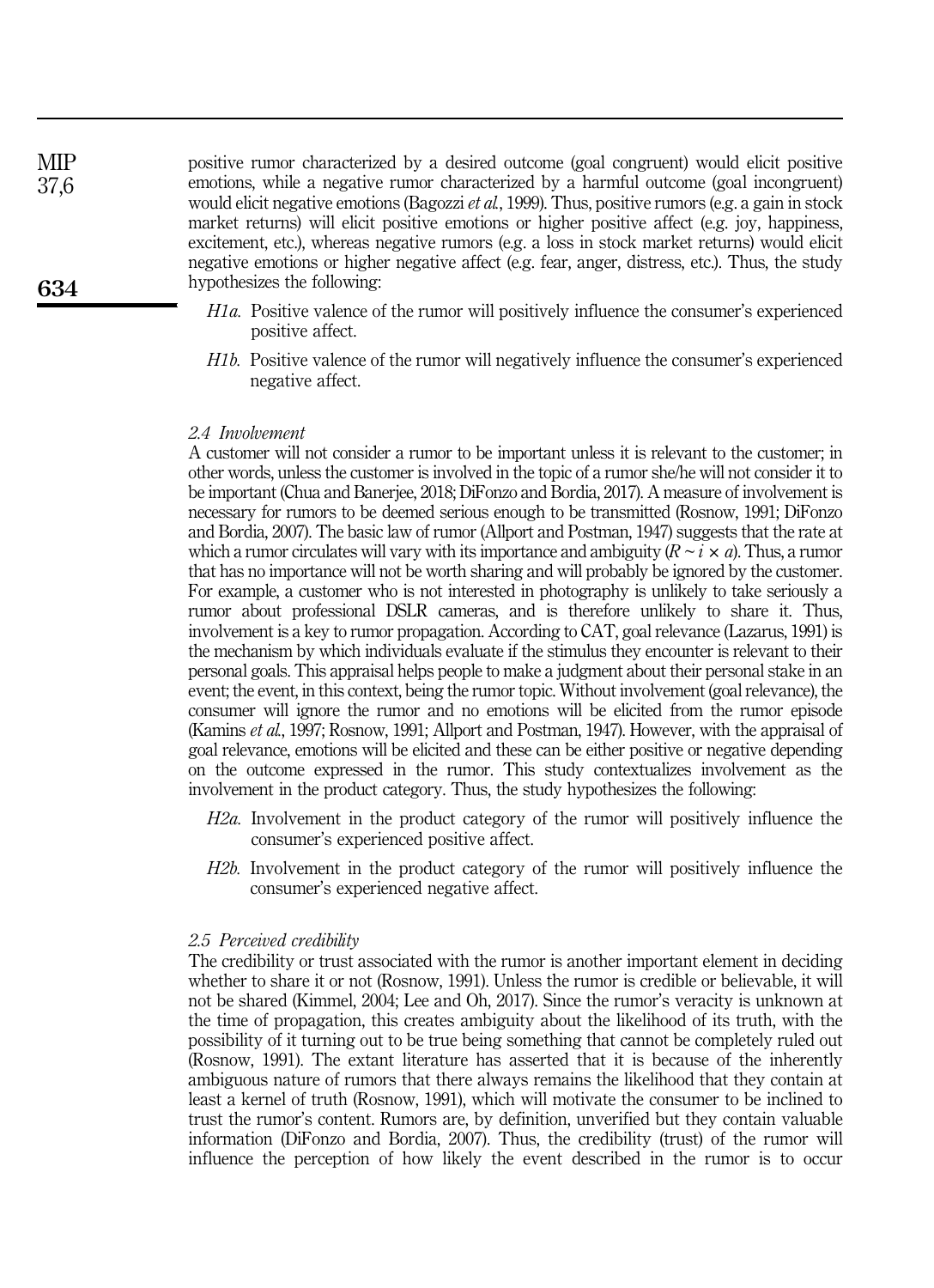(Rosnow, 1991). Such perceived credibility of the rumor will indicate the likelihood of the event's occurrence, and therefore influence the customer's decision to share the rumor.

Roseman (1991) has established that certainty is an essential appraisal for eliciting emotions. The appraisal theory view of certainty is associated with the likelihood of the occurrence of the event or the degree of belief in the occurrence of the anticipated event (Roseman, 1991). Most rumors, at the time of circulation, fail to provide evidence that might enable the recipients to ascertain their veracity (Rosnow, 1991) and so the emotions experienced by such individuals would depend on the perceived credibility of the rumor (Roseman, 1991). The chances of eliciting an emotion reduce with lower credibility. Furthermore, Kamins *et al.* (1997) have established that consumers will refrain from sharing rumors that are not considered credible because of the awareness that unconvincing information would not be valued by the recipient. Hence, this study argues that the perceived credibility attached to the rumor will be appraised for the formation of subsequent affective experiences. Thus the study hypothesizes the following:

- *H3a.* Perceived credibility of the rumor will positively influence the consumer's experienced positive affect.
- *H3b.* Perceived credibility of the rumor will positively influence the consumer's experienced negative affect.

In sum, the three variables of valence, involvement and credibility will be instrumental in the cognitive appraisal of the rumor using the goal congruence, goal relevance and probability mechanisms. These appraisal mechanisms will elicit affective experiences in customers, which, in turn, will motivate the customer to share the rumor. The next part of this section will discuss the relationship between affect and the customer's intention to share the rumor.

## *2.6 Intention to share the rumor*

The extant literature has asserted that emotions drive interpersonal communication and help in the spread of WOM (Berger, 2014). People generally seek social interactions when faced with emotional experiences (Rimé, 2009). Emotions play a significant role in shaping the virality of content and the faster propagation of WOM (Berger and Milkman, 2012). Appraisal theorists have argued that emotions induce coping tendencies (Lazarus, 1991), which are associated with action tendencies (Frijda *et al.*, 1989). Bagozzi *et al.* (1999) argued that stimulus events will lead to specific appraisals, which, in turn, will elicit emotions and these emotions will finally lead to action tendencies. Irrespective of whether the consumer experiences positive or negative emotions, coping is a desired consequence. Bagozzi *et al.* (1999) suggested that emotions would create a situation of action readiness, often causing both attitudinal and behavioral reactions. Watson and Tellegen (1985) proposed that situations involving high positive affect and/or high negative affect are closely associated with activation. Activation is a continuous state of alertness, experienced as a spectrum that ranges from sleep (low) to excitement (high) via drowsiness, relaxation and alertness (Feldman Barrett and Russell, 1998). Such activation can lead to action tendencies, one of which is to share the rumor. Both positive affect and negative affect will have a positive influence on the consumer's intention to share the rumor, with higher positive affect and/ or higher negative affect increasing rumor sharing. Thus, the study hypothesizes the following:

- *H4.* Consumer's experienced positive affect will positively influence the consumer's intention to share the rumor.
- *H5.* Consumer's experienced negative affect will positively influence the consumer's intention to share the rumor.

Positive affect and negative affect are conceptualized to mediate the relationship between valence, credibility, involvement and the consumer's intention to share the rumor.

**Marketplace** rumor propagation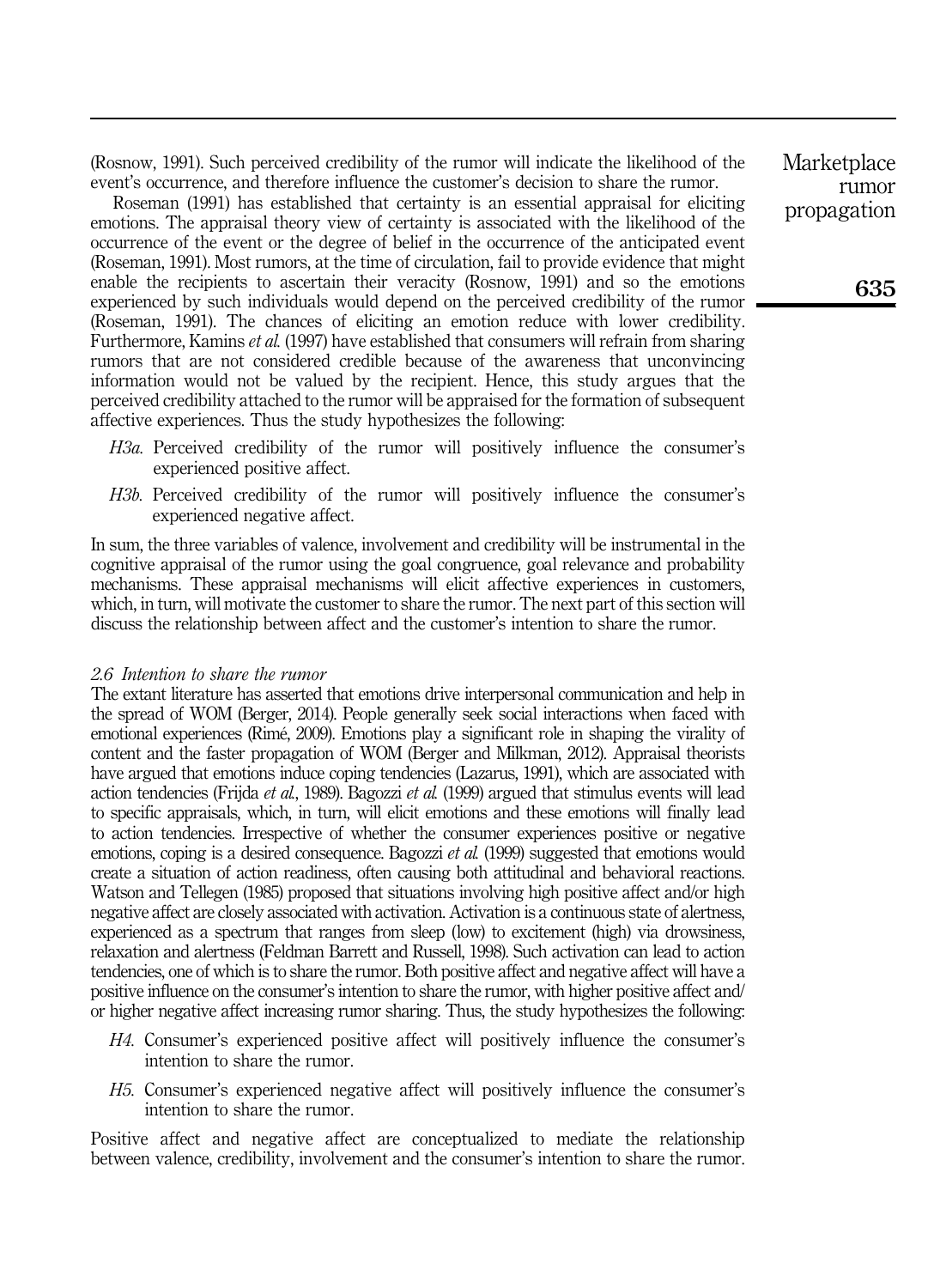Such a conceptualization is based on the CAT (Bagozzi *et al.*, 1999). Arnold (1960) had argued that emotions are caused by the following process:

*Stimuli* → *Appraisal* → *Emotions* → *Action*:

Appraisals of stimuli are known to cause emotions, which further lead to action tendencies (Yih *et al.*, 2018; Lazarus, 1991; Roseman, 1991). Therefore affect (emotions) will be an outcome of the cognitive appraisals of the rumor (stimuli). Furthermore, such affective experiences (emotions) will cause sharing of the rumor (action tendencies). Therefore this study proposes that affect will mediate rather than moderate these relationships.

Rimé (2009) suggests that sharing negative emotional experiences would trigger aversive feelings, while sharing positive emotional experiences is savored by individuals. Sharing negative emotional experiences involves the recounting of an aversive experience, while sharing positive emotional experiences provides people with another opportunity to enhance their positive affect (Bryant, 1989). Thus, consumers would be more inclined to share rumors that create a higher positive affect, as compared to those that create a higher negative affect. Hence, the study hypothesizes the following:

*H6.* Positive affect will have a stronger influence on the consumer's intention to share the rumor, as compared to negative affect.

Figure 1 provides a summary of all hypotheses under investigation in this study.

## 3. Methodology

The study uses eight rumors (Table AI) as stimuli to collect data. Rumors were identified from internet archives (www.hoax-slayer.com and www.snopes.com), and further modified by a panel of experts. All messages were labeled as "rumors" or "unconfirmed reports." Data were collected from 236 respondents to conduct a partial least square based structural equations modeling (PLS–SEM) using SmartPLS 3.0. The remainder of this section provides details of the study's research design and data analysis methods.

## *3.1 Participants and procedure*

Data were collected from 236 respondents using Amazon MTurk (www.mturk.com). Buhrmester *et al.* (2011) have reported favorably on the platform's use in collecting data. Since the rumor messages were tailored to India, only respondents from India were allowed to participate in the survey. In return for a monetary reward, respondents read a rumor message (assigned randomly) and then responded to the questionnaire. The rumor characteristics





636

MIP 37,6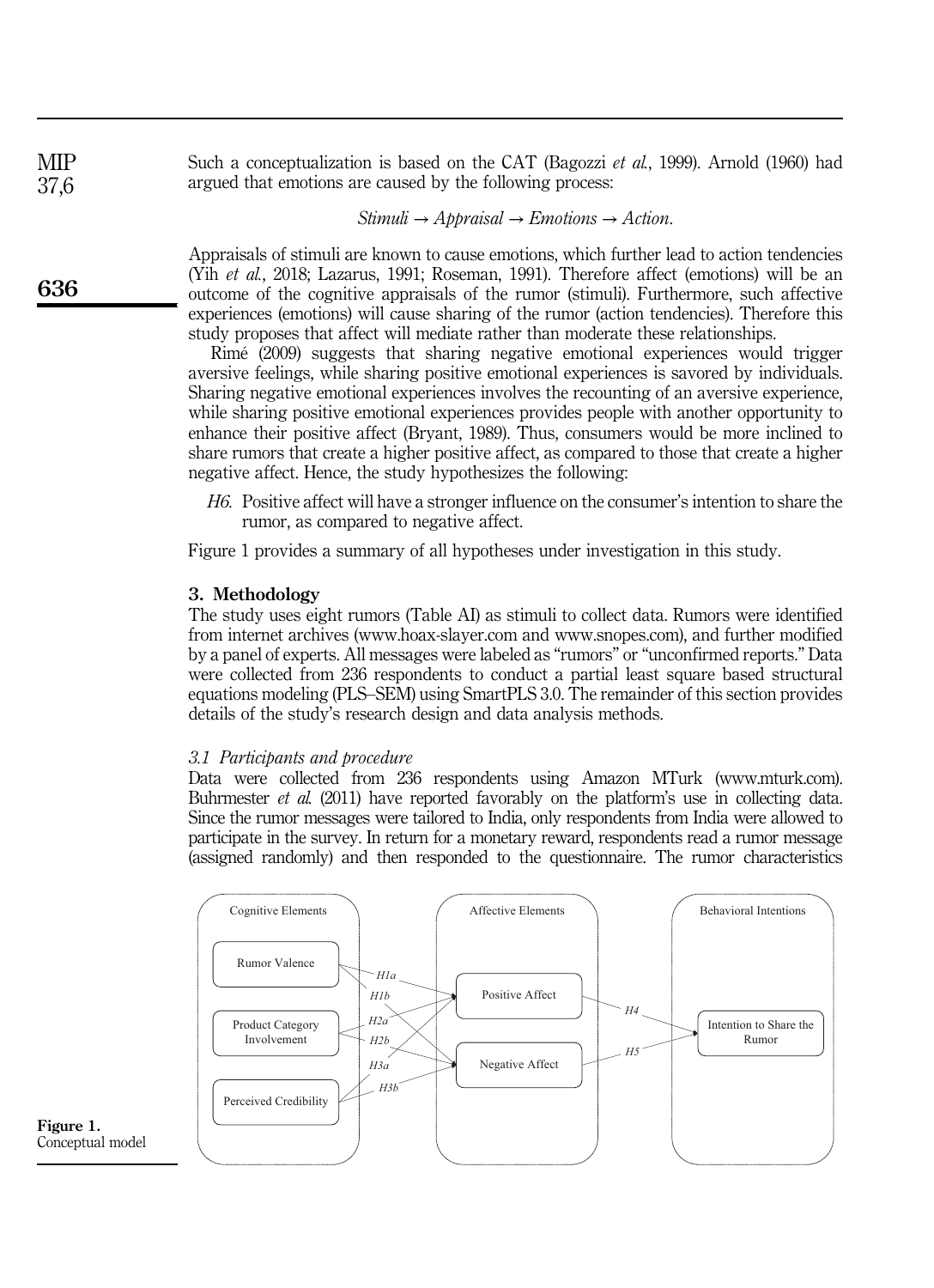(valence, involvement and credibility) were varied by the use of different rumor messages (Table AI). Valence and perceived credibility were related to the content, while different product categories were used to vary involvement. The sample size  $(n = 236)$  was adequately larger than the criterion mentioned by Hair *et al.*'s (2014) PLS–SEM guidelines (recommended sample  $size = 147$ ; and based on statistical power analysis as suggested by Cohen (1992), tested using G\*Power software (recommended sample size  $= 204$ ).

#### *3.2 Measures used*

Prior studies have operationalized valence by measuring the consumer's attitude toward the outcome of the rumor. Kamins *et al.* (1997) used a single item, i.e., "how good or bad" the event described in the rumor was to respondents (Cronbach's  $\alpha = 0.79$ ). Dubois *et al.* (2011) used a semantic differential scale assessing how "unfavorable/favorable," "negative/ positive" and "good/bad" the event described was (Cronbach's  $\alpha = 0.75$ ). This study uses three items to capture valence (Table I). Responses were collected in a five-point Likert format, ranging from strongly disagree to strongly agree.

Perceived credibility was measured using the scale suggested by Gürhan-Canli and Maheswaran (2000). The scale consists of five items (Table I). The scale has displayed adequate reliability indices in previous studies (Cronbach's  $\alpha = 0.77$ –0.89). Responses were collected in a five-point Likert format, ranging from strongly disagree to strongly agree.

Involvement was measured using a modified version of Traylor and Joseph's (1984) scale. Five items were used (Table I). The scale has displayed adequate reliability indices in earlier studies (Cronbach's  $\alpha = 0.92$ ). Responses were collected in a five-point Likert format, ranging from strongly disagree to strongly agree.

Positive affect and negative affect were measured using a modified version of the positive and negative affect schedule (PANAS) (Watson *et al.*, 1988). The original PANAS scale has 20 items. This study uses a shortened version of PANAS (ten items) proposed by Kercher (1992). The scale has displayed adequate reliability indices in earlier studies for measuring positive affect (Cronbach's  $\alpha = 0.75{\text -}0.87$ ) and negative affect (Cronbach's  $\alpha = 0.81 - 0.90$ . Five items each were used to measure positive affect and negative affect (Table I). Responses were collected in a five-point Likert format, ranging from strongly disagree to strongly agree.

Intention to share the rumor was measured using five items (Table I). Kamins *et al.* (1997) have used items like "how likely they were to tell others" (Cronbach's  $\alpha = 0.90$ ), and (this is) "the kind of thing you would mention to other people" (Cronbach's  $\alpha = 0.63$ ). This study adapted the measure to differentiate between the types of recipient. The second item was dropped due to low Cronbach's  $\alpha$  reported by Kamins *et al.* (1997). The next section will discuss the PLS–SEM analysis method and the findings.

#### 4. Analysis

The analysis was done using PLS–SEM. SEM is a well-established methodology in marketing (Bagozzi, 2004). SEM can be performed either by a variance-based PLS (PLS–SEM) method, or by a covariance based method. PLS–SEM is appropriate for testing models that do not have sample size complexities or strict normality assumptions (Chin, 1998). For this study PLS–SEM is appropriate because a few weak constructs do not influence all the latent variable estimates (Reinartz *et al.*, 2009). To ensure the additional robustness of the estimates, 1,000 bootstrapped subsamples were used in PLS–SEM (Hair *et al.*, 2014).

#### *4.1 Measurement model*

The results of the reliability and validity assessments of the scales are reported in Table I. Reliability and internal consistency were assessed using the composite reliability (CR) and **Marketplace** rumor propagation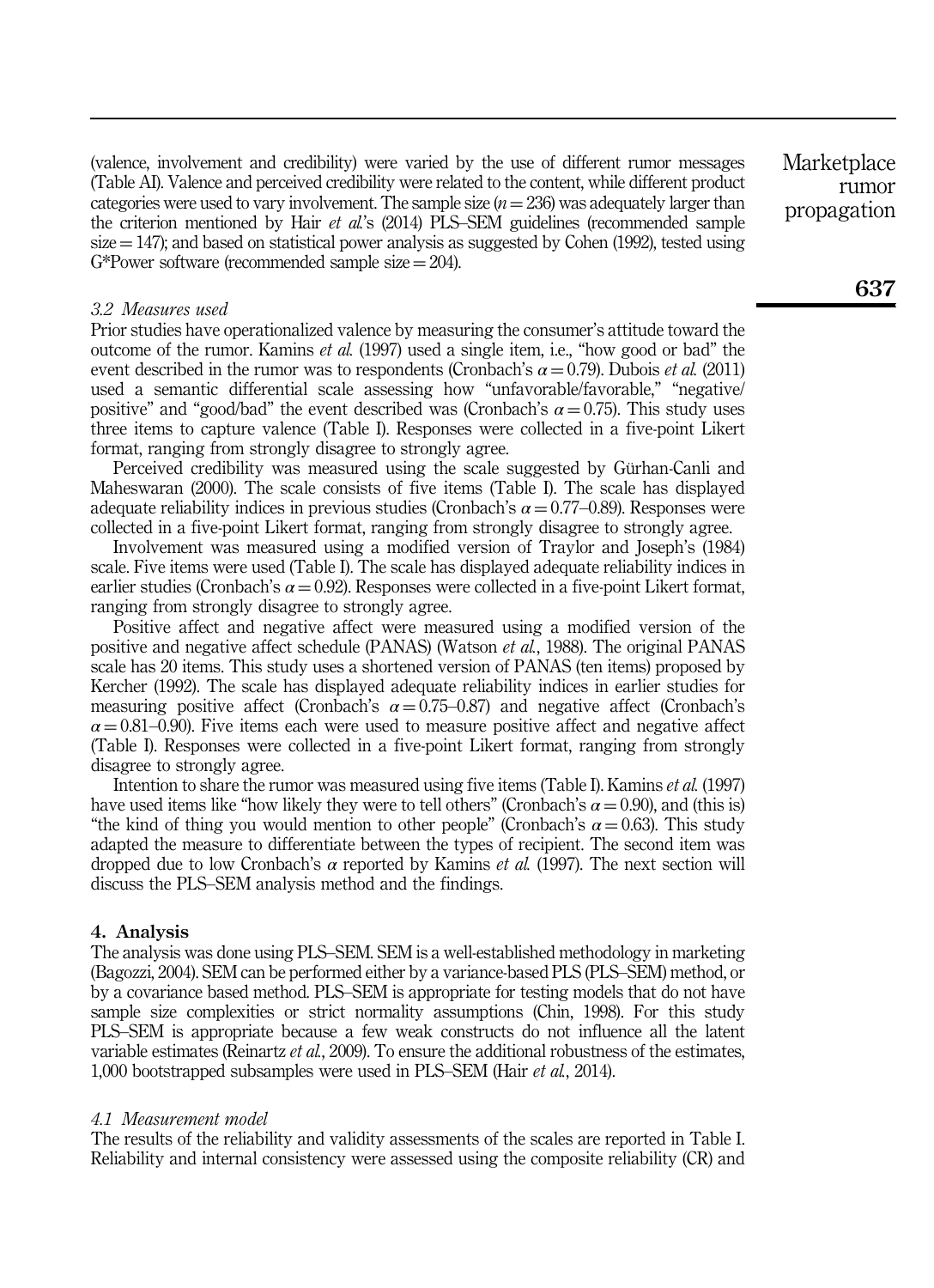| <b>MIP</b><br>37,6              | Constructs and items                                                                                                   | Factor loading <sup>b</sup> |
|---------------------------------|------------------------------------------------------------------------------------------------------------------------|-----------------------------|
|                                 | Credibility                                                                                                            |                             |
|                                 | I think that the above message is highly believable                                                                    | 0.90                        |
|                                 | To me, the above message is completely true.                                                                           | 0.89                        |
|                                 | The above message is totally acceptable to me                                                                          | 0.90                        |
|                                 | I believe the message is credible                                                                                      | 0.87                        |
| 638                             | The above message is completely trustworthy                                                                            | 0.87                        |
|                                 | <i>Involvement</i>                                                                                                     |                             |
|                                 | When other people see me using product <sup>a</sup> , they form an opinion about me                                    | 0.81                        |
|                                 | You can tell a lot about a person by seeing the product <sup>a</sup> they use                                          | 0.87                        |
|                                 | My product <sup>a</sup> help me express who I am                                                                       | 0.89                        |
|                                 | Seeing someone else's product <sup>a</sup> tells me a lot about them                                                   | 0.90                        |
|                                 | When I am using my product <sup>a</sup> , others see me in the way I want them to see me                               | 0.87                        |
|                                 | Valence                                                                                                                |                             |
|                                 | Message invokes positive feelings                                                                                      | 0.87<br>0.89                |
|                                 | The outcome described in the message is positive<br>The message is negative in nature <sup>R</sup>                     | 0.64                        |
|                                 | Negative affect (NA)                                                                                                   |                             |
|                                 | I am afraid                                                                                                            | 0.92                        |
|                                 | I am distressed                                                                                                        | 0.76                        |
|                                 | I am nervous                                                                                                           | 0.91                        |
|                                 | I am scared                                                                                                            | 0.91                        |
|                                 | I am upset                                                                                                             | 0.89                        |
|                                 | Positive affect (PA)                                                                                                   |                             |
|                                 | I am alert                                                                                                             | 0.69                        |
|                                 | I am determined                                                                                                        | 0.85                        |
|                                 | I am enthusiastic                                                                                                      | 0.82                        |
|                                 | I am excited                                                                                                           | 0.82                        |
|                                 | I am inspired                                                                                                          | 0.85                        |
|                                 | Intention to share                                                                                                     | 0.83                        |
|                                 | I will share the message with immediate family members                                                                 | 0.82                        |
| Table I.                        | I will share the message with friends<br>I will share the message with strangers                                       | 0.85                        |
|                                 | I will share the message on Facebook/Twitter/etc. on social media                                                      | 0.85                        |
|                                 | I will share the message on public review websites/forums                                                              | 0.75                        |
| Scale items and<br>loadings for | <b>Notes:</b> R: Reverse coded item. <sup>a</sup> Product was changed with appropriate product category for each rumor |                             |
| latent constructs               | message; <sup>b</sup> all factor loadings were significant at $p < 0.01$                                               |                             |

Cronbach's  $\alpha$  (CA) measures. Results indicated that all CR values were greater than 0.85, and all CA values were greater than 0.74; both of which indicate good internal consistency and reliability. The convergent validity of the model was assessed using the average variance extracted (AVE) criterion, and by evaluating factor loadings. Results indicate that all AVE scores were greater than the minimum threshold of 0.50 (Bagozzi and Yi, 1988), and factor loadings were greater than 0.60, indicating adequate convergent validity.

Discriminant validity was assessed by comparing the inter-construct correlations to the square root of respective AVEs (Fornell and Larcker, 1981). The square root of AVEs should be greater than the inter-construct correlations to establish discriminant validity. It can be seen in Table II that the model establishes good discriminant validity. Discriminant validity was also assessed using the heterotrait-monotrait ratio of correlations (HTMT) (Henseler *et al.*, 2015), whereby the maximum HTMT values for each construct were found to be less than the threshold of 0.90 (Table II), establishing acceptable discriminant validity.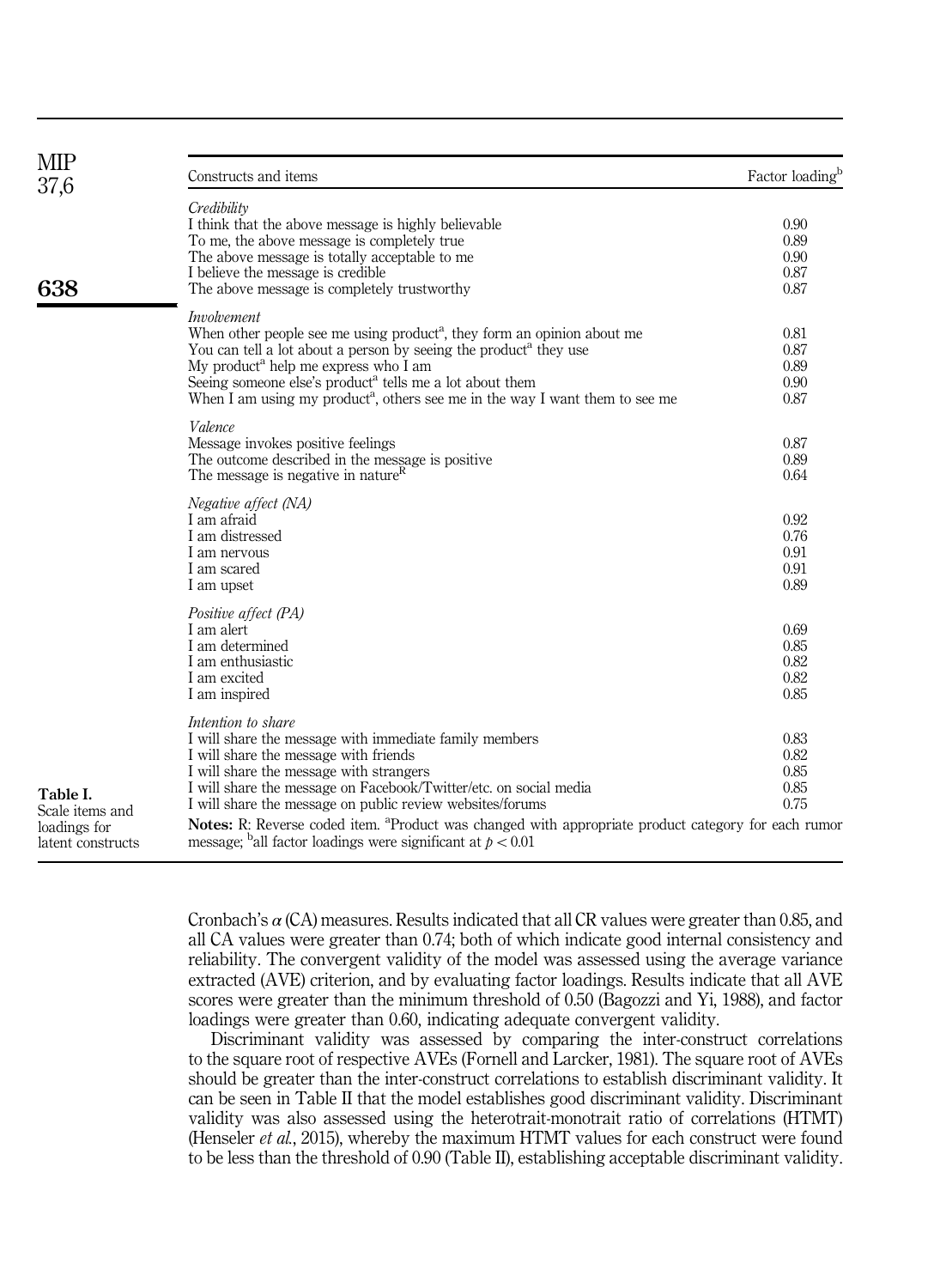## *4.2 Structural model*

Two criteria were used to assess the overall quality of the model.  $R^2$  was evaluated for each latent variable, and the Stone–Geisser *Q* 2 test (Geisser, 1974; Stone, 1974) was carried out to establish the predictive validity and overall quality of the model. All endogenous variables had an *R* 2 value greater than the threshold of 0.10 (Falk and Miller, 1992), and all latent variables displayed acceptable  $Q^2$  values larger than 0 (Chin, 1998). Positive affect  $(R^2 = 0.50, \, Q^2 = 0.32)$ , negative affect ( $R^2 = 0.13, \, \bar{Q}^2 = 0.09$ ) and intention to share ( $R^2 = 0.40,$  $Q^2$  = 0.26) displayed adequate parameters (Hair *et al.*, 2014), thus proving the predictive relevance and validity of constructs. Table III provides the results of the PLS–SEM analysis and the results of the hypotheses tests.

Rumor valence positively influenced positive affect, and negatively influenced negative affect. This provided support for *H1a* ( $\beta = 0.18$ ,  $p = 0.00$ ) and *H1b* ( $\beta = -0.38$ ,  $p = 0.00$ ). Involvement positively influenced both positive affect and negative affect, providing support for  $H2a$  ( $\beta = 0.33$ ,  $p = 0.00$ ) and  $H2b$  ( $\beta = 0.15$ ,  $p = 0.01$ ). Perceived credibility positively influenced both positive affect and negative affect, thereby supporting  $H3a$  ( $\beta = 0.42$ ,  $p = 0.00$ ) and  $H3b$  $(\beta = 0.18, p = 0.00)$ . Positive affect was reported to positively influence consumer intentions to share the rumor, supporting  $H4$  ( $\beta = 0.61$ ,  $p = 0.00$ ). Negative affect was also found to positively influence a consumer's intention to share the rumor, providing support for  $H_5$  ( $\beta = 0.15$ ,  $p = 0.00$ ). The mediating effects of positive affect and negative affect were assessed using the PROCESS Procedure for SPSS (Hayes, 2013) using 10,000 subsamples. Mediation is established if the bias corrected confidence interval (CI) does not contain 0. Positive affect was found to mediate the relationship between valence and intention to share (indirect effect  $= 0.26$ ,  $CI = 0.19 - 0.35$ , credibility and intention to share (indirect effect = 0.25, CI = 0.18 -0.34) and involvement and intention to share (indirect effect  $= 0.29$ , CI  $= 0.21$   $-0.38$ ). Negative affect was also found to mediate the relationship between valence and intention to share (indirect effect  $= -0.03$ , CI =  $-0.06$  to  $-0.01$ ), credibility and intention to share (indirect effect  $= 0.01$ ,  $CI = 0.00 - 0.03$  and involvement and intention to share (indirect effect = 0.01, CI = 0.00 –0.04). Thus mediation of all the hypothesized paths was established.

|                                                                   |                              |                                   | 3                               |                             | b.              | 6    | HTMT <sup>a</sup>    |
|-------------------------------------------------------------------|------------------------------|-----------------------------------|---------------------------------|-----------------------------|-----------------|------|----------------------|
| 1. Credibility<br>2. Valence                                      | 0.88<br>$0.33***$            | 0.81                              |                                 |                             |                 |      | 0.64<br>0.53         |
| 3. Involvement                                                    | $0.27**$                     | $0.28**$                          | 0.87                            |                             |                 |      | 0.56                 |
| 4. Positive Affect<br>5. Negative Affect<br>6. Intention to Share | $0.57**$<br>0.10<br>$0.57**$ | $0.42***$<br>$-0.26**$<br>$0.15*$ | $0.51**$<br>$0.12*$<br>$0.34**$ | 0.81<br>$-0.01$<br>$0.61**$ | 0.88<br>$0.13*$ | 0.82 | 0.70<br>0.31<br>0.70 |

Notes: Sq. root of AVE shown along the diagonal. <sup>a</sup>HTMT values reported are maximum for each construct. \*Correlation significant at  $p < 0.05$ ; \*\*correlation significant at  $p < 0.01$ 

| <b>Hypotheses</b> |         | Sig. | Finding   |                    |
|-------------------|---------|------|-----------|--------------------|
| H1a               | 0.18    | 0.00 | Supported |                    |
| H1b               | $-0.38$ | 0.00 | Supported |                    |
| H2a               | 0.33    | 0.00 | Supported |                    |
| H2b               | 0.15    | 0.01 | Supported |                    |
| H3a               | 0.42    | 0.00 | Supported |                    |
| H3b               | 0.18    | 0.00 | Supported | Table III.         |
| Н4                | 0.61    | 0.00 | Supported | Results of PLS-SEM |
| Н5                | 0.15    | 0.00 | Supported | analysis and       |
| H6                | na      | 0.00 | Supported | hypotheses tests   |

Marketplace rumor propagation

Table II.

Discriminant validity assessment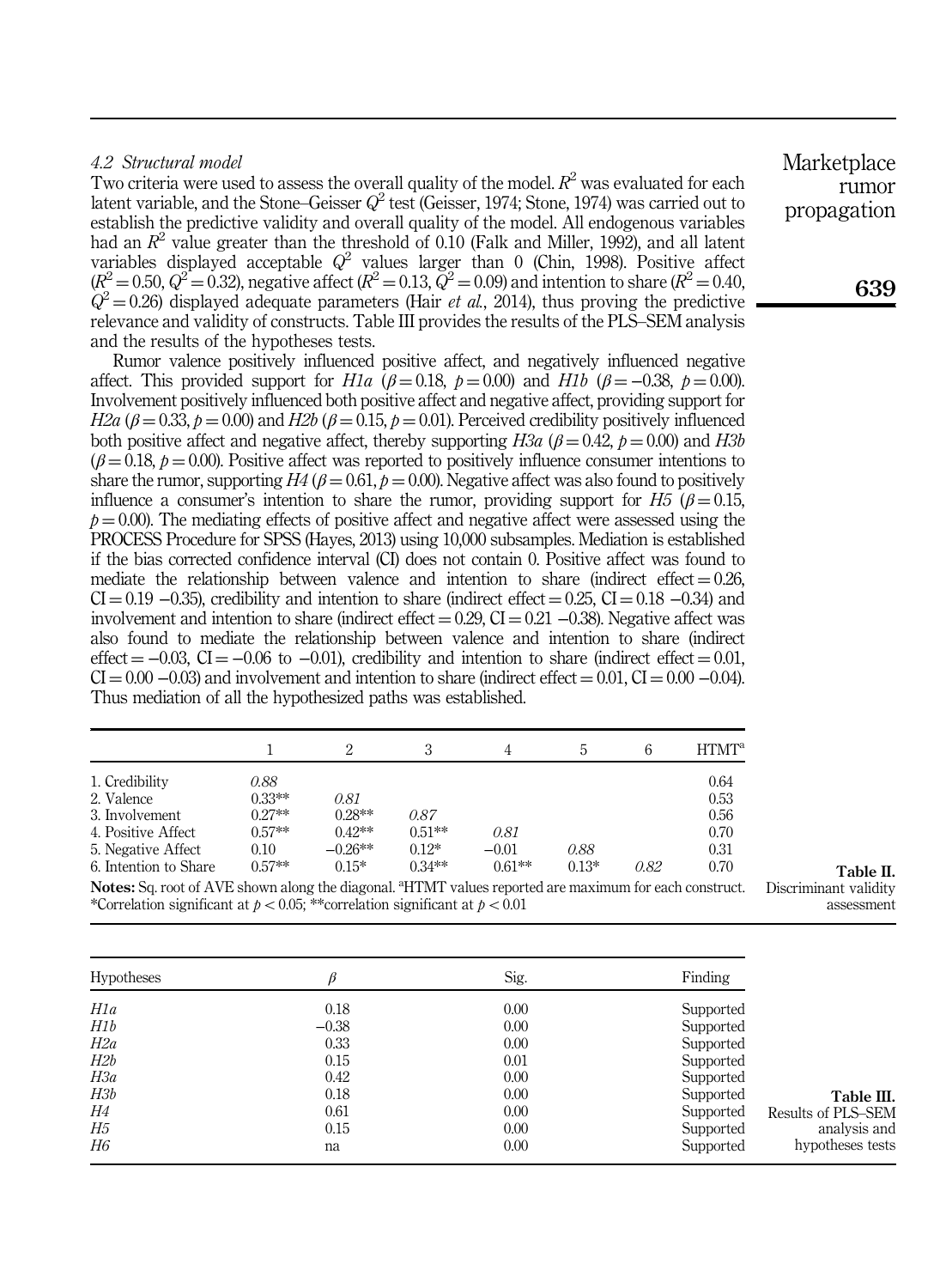**MIP** 37,6

640

*H6* asserted that positive affect (as compared to negative affect) is more influential on a consumer's rumor sharing intention. *H6* was investigated by comparing the path coefficients and effect sizes ( $f$ <sup>2</sup>) (Cohen, 1988) of positive affect and negative affect on the consumer's intention to share the rumor. Hair *et al.* (2014) suggest that such comparisons of path coefficients and  $f^2$  is an appropriate method of establishing the relative importance of various predictors. PLS–SEM reported that the path coefficient and  $f^2$  value of positive affect  $\rightarrow$  intention to share the rumor ( $\beta = 0.61$ ,  $\dot{\beta} < 0.00$ ,  $\dot{\beta}^2 = 0.63$ , SE = 0.04) was greater than negative affect  $\rightarrow$  intention to share the rumor ( $\beta = 0.15$ ,  $p = 0.00$ ,  $f^2 = 0.03$ , SE  $= 0.05$ ), which provides support for *H6* (Hair *et al.*, 2014). To further establish significant differences, a *z*-test was conducted. Results of the *z*-test indicated that the association of positive affect  $\rightarrow$  intention to share the rumor ( $\beta = 0.61$ ,  $p = 0.00$ ,  $\beta^2 = 0.63$ , SE = 0.04) was greater than the relationship of negative affect  $\rightarrow$  intention to share the rumor ( $\beta = 0.15$ ,  $p = 0.00$ ,  $f^2 = 0.03$ ,  $SE = 0.05$ ,  $z = 6.17$ ,  $p < 0.00$ , thus further supporting *H6*. In summary, Table III provides details of all hypotheses tests. It was found that all nine hypothesized relationships were found to be significant in the context of rumor propagation.

## 5. Discussion

Rumors are shared informally by consumers over the WOM channel (DiFonzo and Bordia, 2007). This study explains the dynamics of rumor propagation using conceptual underpinnings taken from the CAT (Lazarus, 1991) and the two-factor structure of affect (Watson and Tellegen, 1985). Affect is a significant contributor to marketplace behavior (Cohen *et al.*, 2008) and this study contributes to the growing stream of literature on the role of affect in marketing. Emotions have been established to be a consequence of certain cognitive appraisals (Lazarus, 1991), and the role of such emotions has been of significant interest to marketing researchers (Bagozzi *et al.*, 1999). This study examines the role of emotions in rumor encounters by exploring affect (Watson and Tellegen, 1985). In doing so, the study contributes to the marketing scholarship's understanding of the role played by emotions in rumor propagation in the marketplace.

#### *5.1 Theoretical contributions*

The paper makes the following advancements to the understanding of "why" rumors are shared by consumers. First, the study delineates the role played by positive affect and negative affect in rumor sharing, and is among the first studies to do so. The study establishes that both positive and negative affect are significant predictors of rumor sharing, with both positively influencing rumor propagation. Positive affect was found to have a greater impact on rumor propagation than negative affect, signifying that consumers are more inclined to share positive experiences (Rimé, 2009). Second, the prior literature (Kamins *et al.*, 1997; Weenig *et al.*, 2001) has been divided about the role of valence in rumor propagation. This study illustrates that it is the emotional experience, and not just rumor valence, that will cause rumor propagation.

Third, the study was able to establish that rumors about favorable events cause positive affect (e.g. enthusiastic, active, alert, etc.) whereas rumors about unfavorable events cause stronger negative affect (e.g. sadness, disgust, nervousness, etc.). It also finds that product category involvement and perceived credibility influence positive affect and negative affect. The study therefore provides a comprehensive theoretical foundation for "why" rumors are shared.

Finally, it was established that goal congruence, goal relevance and probability are the three fundamental appraisal mechanisms that spark rumor propagation. The paper illustrates that cognitive appraisals lead to affective elements, which, in turn, lead to behavioral intentions (Bagozzi *et al.*, 1999), thereby explaining the dynamics of rumor propagation.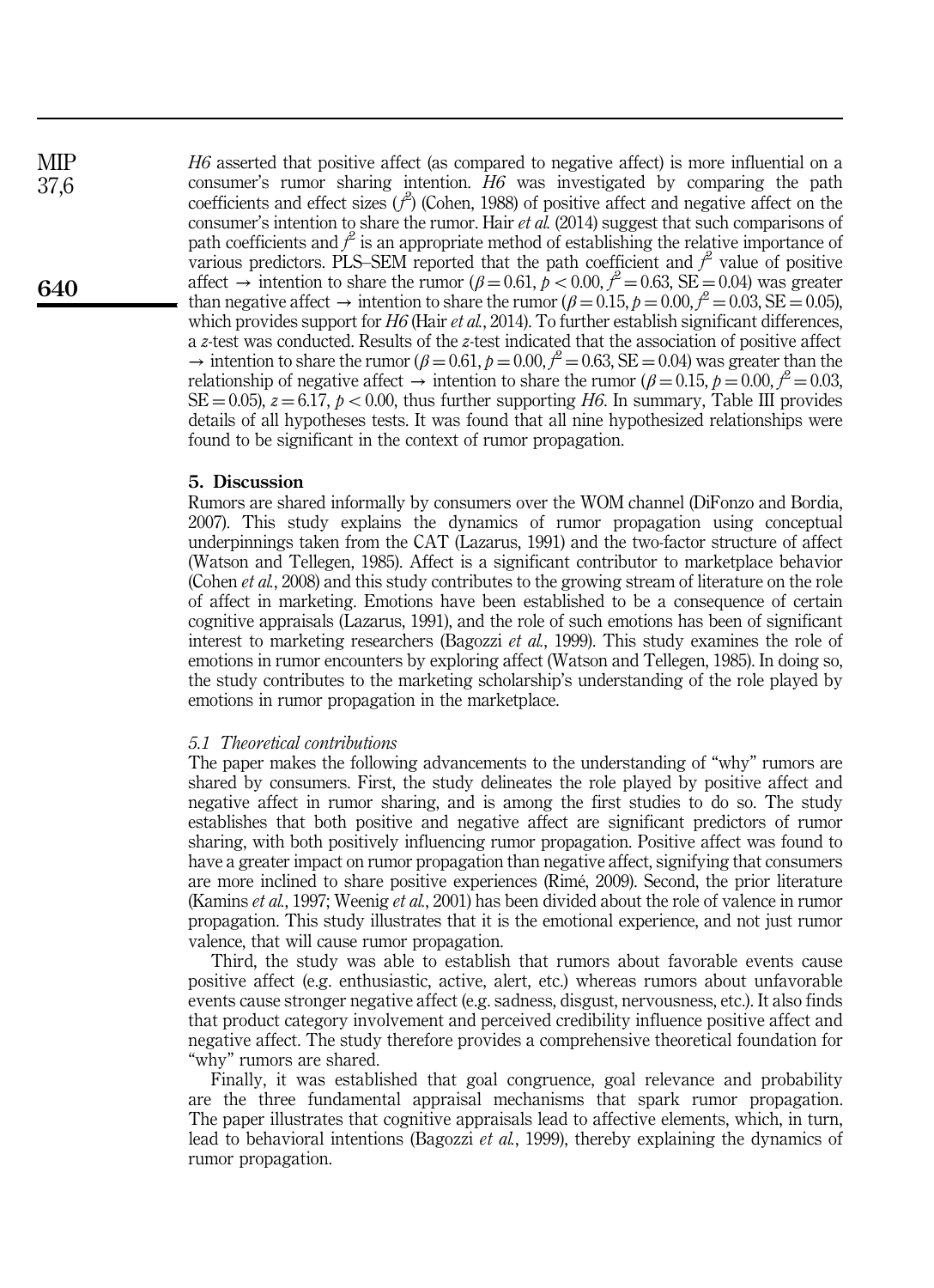## *5.2 Managerial implications*

First, this study identifies the role of emotional experiences in rumor sharing. Rumor management strategists (Kimmel, 2004; Kimmel and Audrain-Pontevia, 2010) should pay attention to managing the emotional experiences of consumers rather than merely providing counter information to the rumor. Second, managers designing pre-announcement rumors (Kohli, 1999) should do so to engineer positive affect. Content should be focused on rumors that have been crafted to be credible and engaging. Finally, it is imperative that brands continuously monitor online WOM to ascertain any potentially damaging rumors. Managers should concentrate resources on mining for affective sentiments in online WOM. Sentiments contained in these rumors should be evaluated to prioritize rumor control strategies.

## *5.3 Societal implications*

Rumors are common occurrences in society, particularly in uncertain or ambiguous situations. Natural disasters, wars, etc. are plagued with rumors (Rosnow, 1991). Under these circumstances, rumor management becomes essential (Edy and Risley-Baird, 2016). The findings of this paper can be advanced to aid the handling of rumors by managing the emotional experiences of people. Rosnow (1991) has highlighted the necessity of managing anxiety in such situations, and this study provides more detail about this, which can be utilized by agencies managing such rumors.

#### *5.4 Limitations and future research*

First, the study uses the two-factor structure of affect to categorize emotions; future research must study specific emotions (e.g. anger, joy, etc.). Second, the role of demographic factors (age, gender, etc.) is not evaluated, and this is something that can be further advanced in future studies. Third, the sample size  $(n = 236)$  is a limitation of this study. Future research should use a bigger sample, which could also explore cultural differences. Finally, data are collected from Amazon Mturk, which captures a sample of consumers who are technologically aware; future studies must look at other customer groups as well.

In conclusion, this study uses CAT, and the two-factor structure of affect to highlight the role of antecedent appraisals in shaping the consumer's emotions. Both positive affect and negative affect are significant antecedents of rumor propagation, with positive affect being the stronger influencer. The study conclusively illustrates the role of cognitive appraisal and emotional experiences in the rumor propagation context, and advances the marketing scholarship's understanding significantly.

#### References

- Allcott, H. and Gentzkow, M. (2017), "Social media and fake news in the 2016 election", *Journal of Economic Perspectives*, Vol. 31 No. 2, pp. 211-236.
- Allport, G. and Postman, L. (1947), *The Psychology of Rumor*, Henry Holt, Oxford.

Arnold, M.B. (1960), *Emotion and Personality*, Columbia University Press, New York, NY.

- Bagozzi, R.P. (2004), *Principles of Marketing Research*, Blackwell, Cambridge, MA.
- Bagozzi, R.P. and Yi, Y. (1988), "On the evaluation of structural equation models", *Journal of the Academy of Marketing Science*, Vol. 16 No. 1, pp. 74-94.
- Bagozzi, R.P., Gopinath, M. and Nyer, P.U. (1999), "The role of emotions in marketing", *Journal of the Academy of Marketing Science*, Vol. 27 No. 2, pp. 184-206.
- Berger, J. (2014), "Word of mouth and interpersonal communication: a review and directions for future research", *Journal of Consumer Psychology*, Vol. 24 No. 4, pp. 586-607.
- Berger, J. and Milkman, K.L. (2012), "What makes online content viral?", *Journal of Marketing Research*, Vol. 49 No. 2, pp. 192-205.

**Marketplace** rumor propagation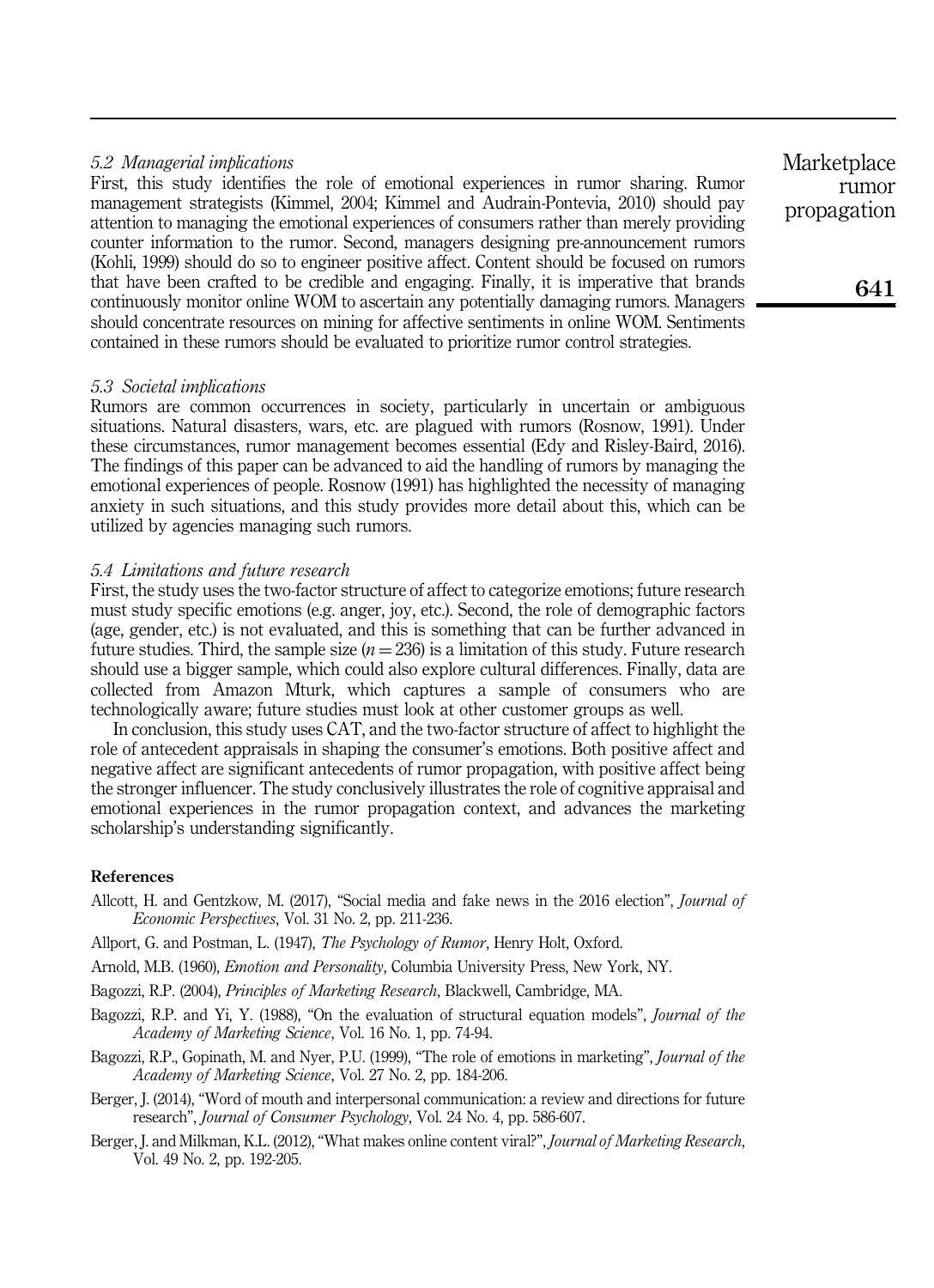| МIР<br>37,6 | Bryant, F.B. (1989), "A four-factor model of perceived control: avoiding, coping, obtaining, and<br>savoring", <i>Journal of Personality</i> , Vol. 57 No. 4, pp. 773-797.                                                                   |
|-------------|----------------------------------------------------------------------------------------------------------------------------------------------------------------------------------------------------------------------------------------------|
|             | Buhrmester, M., Kwang, T. and Gosling, S.D. (2011), "Amazon's Mechanical Turk: a new source of<br>inexpensive, yet high-quality, data'", <i>Perspectives on Psychological Science</i> , Vol. 6 No. 1, pp. 3-5.                               |
|             | Chevalier, J.A. and Mayzlin, D. (2006), "The effect of word of mouth on sales: online book reviews",<br>Journal of Marketing Research, Vol. 43 No. 3, pp. 345-354.                                                                           |
| 642         | Chin, W. (1998), "The partial least squares approach to structural equation modeling", Modern Methods<br>for Business Research, Vol. 295 No. 2, pp. 295-336.                                                                                 |
|             | Chua, A.Y. and Banerjee, S. (2018), "Intentions to trust and share online health rumors: an experiment<br>with medical professionals", <i>Computers in Human Behavior</i> , Vol. 87, pp. 1-9.                                                |
|             | Cohen, J. (1988), Statistical Power Analysis for the Behavioral Sciences, 2nd ed., Erlbaum Associates,<br>Hillsdale, MI.                                                                                                                     |
|             | Cohen, J. (1992), "A power primer", <i>Psychological Bulletin</i> , Vol. 112 No. 1, pp. 155-159.                                                                                                                                             |
|             | Cohen, J.B., Pham, M.T. and Andrade, E.B. (2008), "The nature and role of affect in consumer behavior",<br>in Haugtvedt, C.P., Herr, P. and Kardes, F. (Eds), Handbook of Consumer Psychology, Lawrence<br>Erlbaum, Mahwah, NJ, pp. 297-347. |
|             | DiFonzo, N. and Bordia, P. (2007), Rumor Psychology: Social and Organizational Approaches, American<br>Psychological Association, Washington, DC.                                                                                            |
|             | DiFonzo, N. and Bordia, P. (2017), "Psychological motivations in rumor spread", in Campion-Vincent, V.<br>(Ed.), Rumor Mills: The Social Impact of Rumor and Legend, Routledge, New York, NY,<br>pp. 87-102.                                 |
|             | Dubois, D., Rucker, D.D. and Tormala, Z.L. (2011), "From rumors to facts, and facts to rumors: the role<br>of certainty decay in consumer communications", Journal of Marketing Research, Vol. 48 No. 6,<br>pp. 1020-1032.                   |
|             | Edy, J.A. and Risley-Baird, E.E. (2016), "Rumor communities: the social dimensions of internet political<br>misperceptions", <i>Social Science Quarterly</i> , Vol. 97 No. 3, pp. 588-602.                                                   |
|             | Falk, R.F. and Miller, N.B. (1992), A Primer for Soft Modeling, University of Akron Press, Akron, OH.                                                                                                                                        |
|             | Feldman Barrett, L. and Russell, J.A. (1998), "Independence and bipolarity in the structure of current<br>affect", Journal of Personality and Social Psychology, Vol. 74 No. 4, pp. 967-984.                                                 |
|             | Fornell, C. and Larcker, D.F. (1981), "Structural equation models with unobservable variables and<br>measurement error: algebra and statistics", Journal of Marketing Research, Vol. 18 No. 3, pp. 382-388.                                  |
|             | Frijda, N.H., Kuipers, P. and Ter Schure, E. (1989), "Relations among emotion, appraisal, and emotional<br>action readiness", <i>Journal of Personality and Social Psychology</i> , Vol. 57 No. 2, pp. 212-228.                              |
|             | Geisser, S. (1974), "A predictive approach to the random effect model", <i>Biometrika</i> , Vol. 61 No. 1,<br>pp. 101-107.                                                                                                                   |
|             | Goldenberg, J., Libai, B. and Muller, E. (2001), "Talk of the network: a complex systems look at the<br>underlying process of word-of-mouth", Marketing Letters, Vol. 12 No. 3, pp. 211-223.                                                 |
|             | Gürhan-Canli, Z. and Maheswaran, D. (2000), "Determinants of country-of-origin evaluations", Journal<br>of Consumer Research, Vol. 27 No. 1, pp. 96-108.                                                                                     |
|             | Hair, J.F., Hult, G.T.M., Ringle, C.M. and Sarstedt, M. (2014), A Primer on Partial Least Squares<br>Structural Equation Modeling (PLS-SEM), Sage Publications, Thousand Oaks, CA.                                                           |
|             | Hayes, A.F. (2013), Introduction to Mediation, Moderation, and Conditional Process Analysis: A<br>Regression-Based Approach, The Guilford Press, New York, NY.                                                                               |
|             | Henseler, J., Ringle, C.M. and Sarstedt, M. (2015), "A new criterion for assessing discriminant validity in<br>variance-based structural equation modeling", Journal of the Academy of Marketing Science,<br>Vol. 43 No. 1, pp. 115-135.     |
|             | Kamins, M., Folkes, V. and Perner, L. (1997), "Consumer responses to rumors: good news, bad news",<br>Journal of Consumer Psychology, Vol. 6 No. 2, pp. 165-187.                                                                             |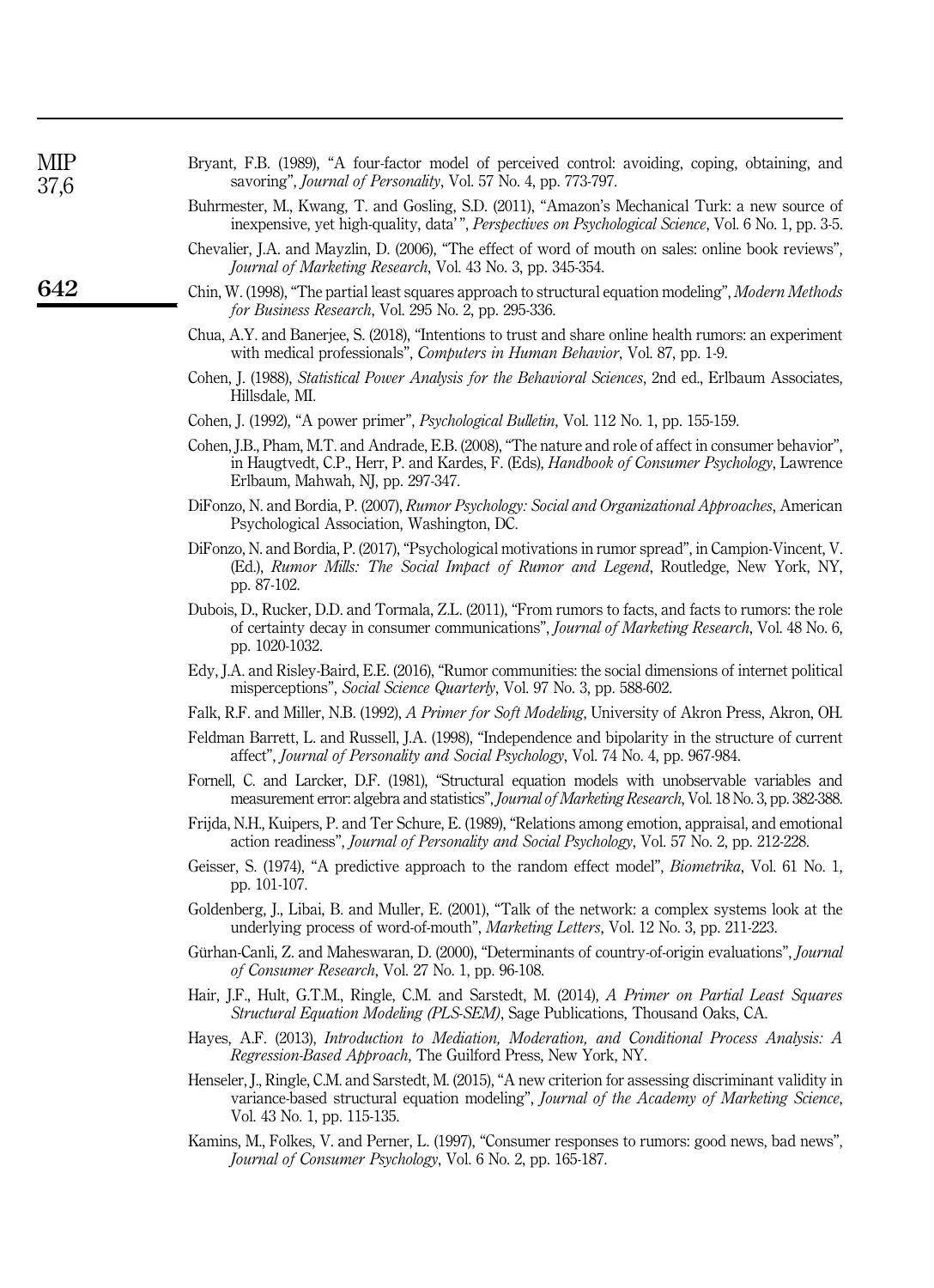| Kercher, K. (1992), "Assessing subjective well-being in the old-old: the PANAS as a measure of orthogonal |  |
|-----------------------------------------------------------------------------------------------------------|--|
| dimensions of positive and negative affect", <i>Research on Aging</i> , Vol. 14 No. 2, pp. 131-168.       |  |

- Kimmel, A.J. (2004), *Rumors & Rumor Control: A Manager*'*s Guide to Understanding & Combatting Rumors*, Erlbaum, Mahwah, NJ.
- Kimmel, A.J. and Audrain-Pontevia, A.F. (2010), "Analysis of commercial rumors from the perspective of marketing managers: rumor prevalence, effects, and control tactics", *Journal of Marketing Communications*, Vol. 16 No. 4, pp. 239-253.
- King, R.A., Racherla, P. and Bush, V.D. (2014), "What we know and don't know about online word-of-mouth: a review and synthesis of the literature", *Journal of Interactive Marketing*, Vol. 28 No. 3, pp. 167-183.
- Knapp, R.H. (1944), "A psychology of rumor", *Public Opinion Quarterly*, Vol. 8 No. 1, pp. 22-37.
- Kohli, C. (1999), "Signaling new product introductions: a framework explaining the timing of preannouncements", *Journal of Business Research*, Vol. 46 No. 1, pp. 45-56.
- Lazarus, R.S. (1991), "Progress on a cognitive-motivational-relational theory of emotion", *American Psychologist*, Vol. 46 No. 8, pp. 819-834.
- Lee, H. and Oh, H.J. (2017), "Normative mechanism of rumor dissemination on Twitter", *Cyberpsychology, Behavior, and Social Networking*, Vol. 20 No. 3, pp. 164-171.
- Oh, O., Agrawal, M. and Rao, H.R. (2013), "Community intelligence and social media services: a rumor theoretic analysis of tweets during social crises", *MIS Quarterly*, Vol. 37 No. 2, pp. 407-426.
- Pal, A., Chua, A.Y. and Goh, D.H.L. (2017), "Does KFC sell rat? Analysis of tweets in the wake of a rumor outbreak", *Aslib Journal of Information Management*, Vol. 69 No. 6, pp. 660-673.
- Reinartz, W., Haenlein, M. and Henseler, J. (2009), "An empirical comparison of the efficacy of covariance-based and variance-based SEM", *International Journal of Research in Marketing*, Vol. 26 No. 4, pp. 332-344.
- Rimé, B. (2009), "Emotion elicits the social sharing of emotion: theory and empirical review", *Emotion Review*, Vol. 1 No. 1, pp. 60-85.
- Roseman, I.J. (1991), "Appraisal determinants of discrete emotions", *Cognition & Emotion*, Vol. 5 No. 3, pp. 161-200.
- Rosnow, R.L. (1991), "Inside rumor: a personal journey", *American Psychologist*, Vol. 46 No. 5, pp. 484-496.
- Sääksjärvi, M., Gill, T. and Hultink, E.J. (2017), "How rumors and preannouncements foster curiosity toward products", *European Journal of Innovation Management*, Vol. 20 No. 3, pp. 350-371.
- Schmitt, P., Skiera, B. and Van den Bulte, C. (2011), "Referral programs and customer value", *Journal of Marketing*, Vol. 75 No. 1, pp. 46-59.
- Stone, M. (1974), "Cross-validatory choice and assessment of statistical predictions", *Journal of the Royal Statistical Society*, Vol. 36 No. 2, pp. 111-147.
- Traylor, M.B. and Joseph, W.B. (1984), "Measuring consumer involvement in products: developing a general scale", *Psychology and Marketing*, Vol. 1 No. 2, pp. 65-77.
- Watson, D. and Tellegen, A. (1985), "Toward a consensual structure of mood", *Psychological Bulletin*, Vol. 98 No. 2, pp. 219-235.
- Watson, D., Clark, L.A. and Tellegen, A. (1988), "Development and validation of brief measures of positive and negative affect: the PANAS scales", *Journal of Personality and Social Psychology*, Vol. 54 No. 6, pp. 1063-1070.
- Weenig, M.W., Groenenboom, A.C. and Wilke, H.A. (2001), "Bad news transmission as a function of the definitiveness of consequences and the relationship between communicator and recipient", *Journal of Personality and Social Psychology*, Vol. 80 No. 3, pp. 449-461.
- Westbrook, R.A. (1987), "Product/consumption-based affective responses and postpurchase processes", *Journal of Marketing Research*, Vol. 24 No. 3, pp. 258-270.
- Yih, J., Uusberg, A., Taxer, J.L. and Gross, J.J. (2018), "Better together: a unified perspective on appraisal and emotion regulation", *Cognition and Emotion*, Vol. 33 No. 1, pp. 41-47.

rumor propagation

Marketplace